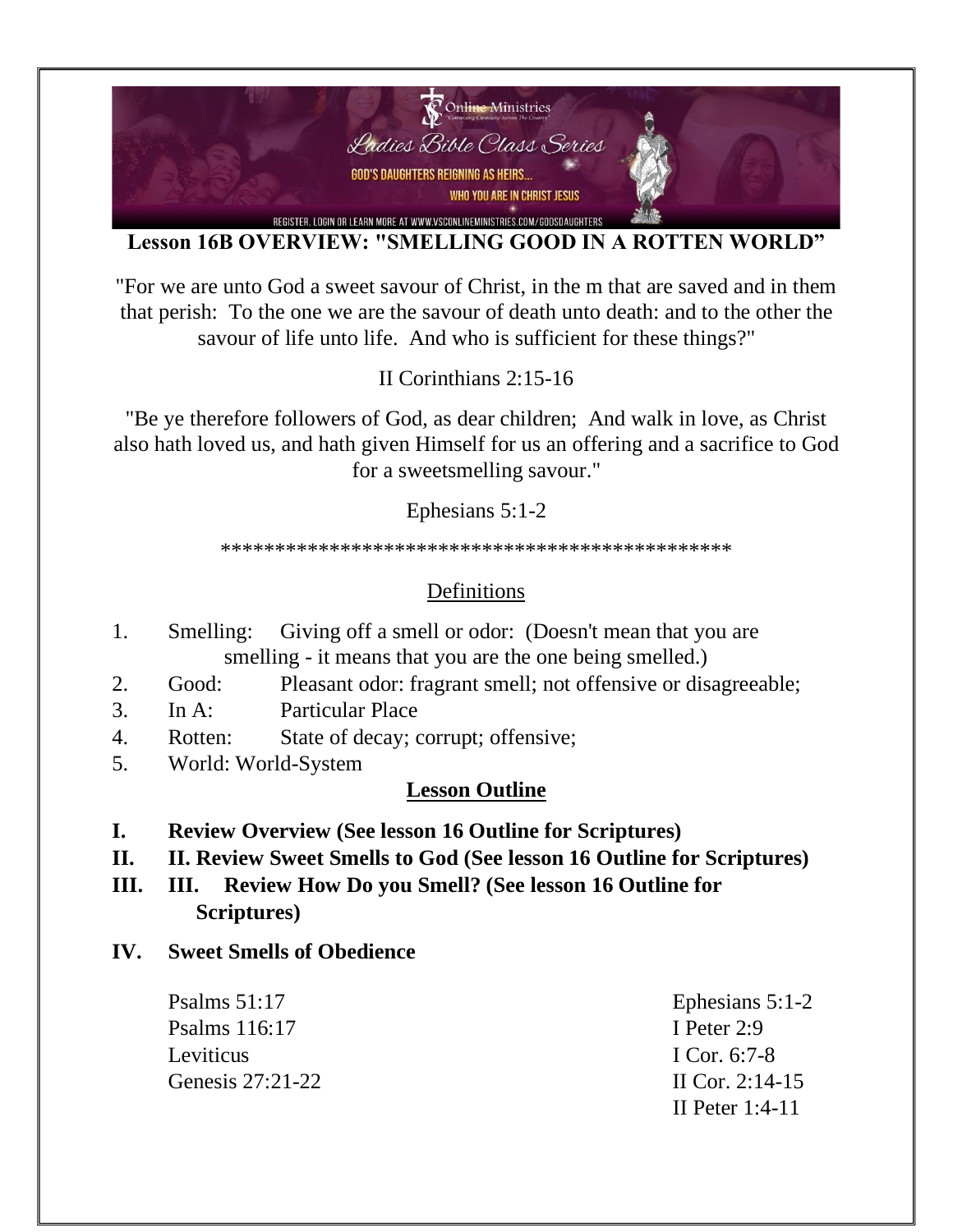Colossians 3:1 -2